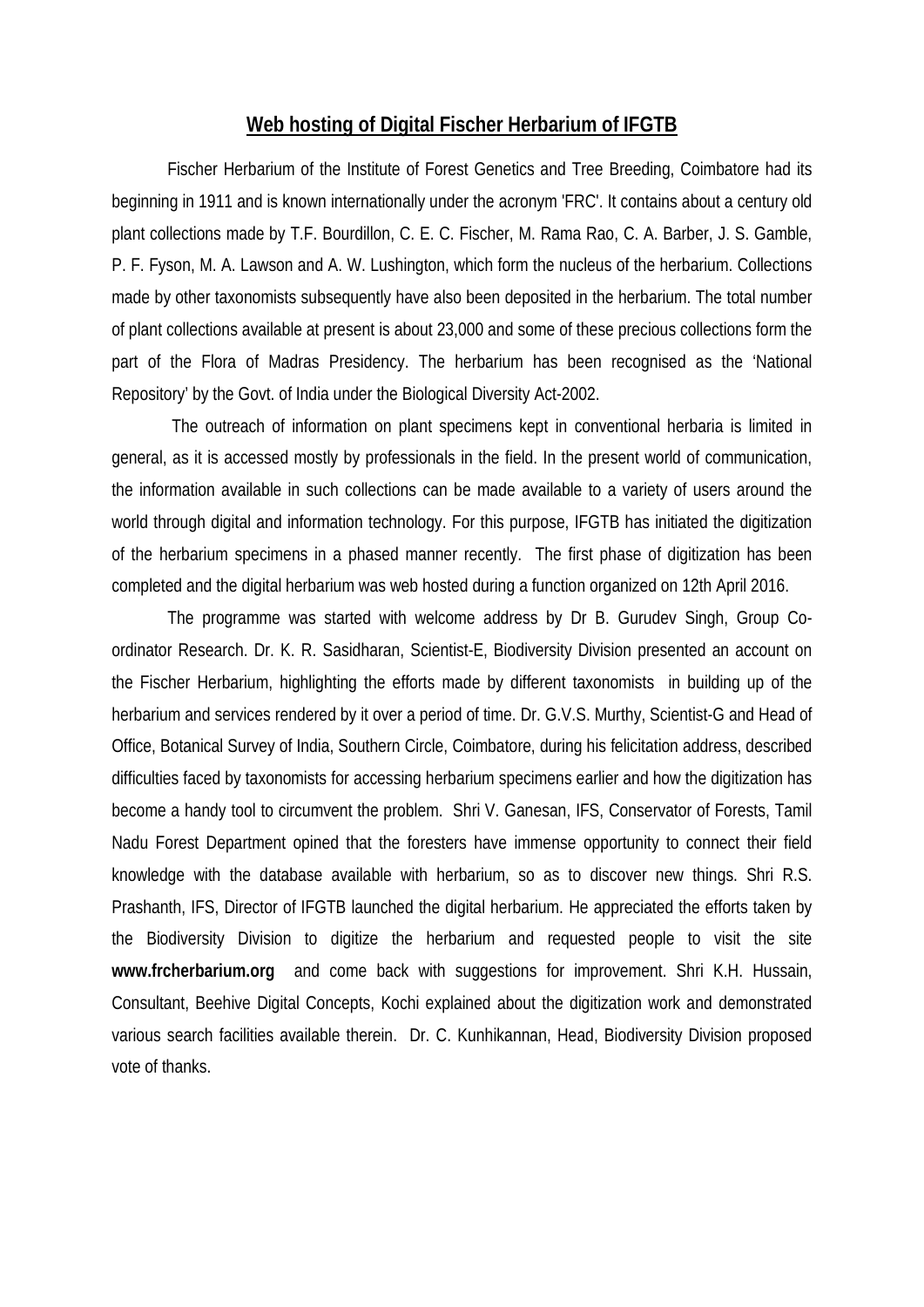Moments of the programme



Dignitaries on the Dias



Dr. B. Gurudev Singh, GCR, welcoming the participants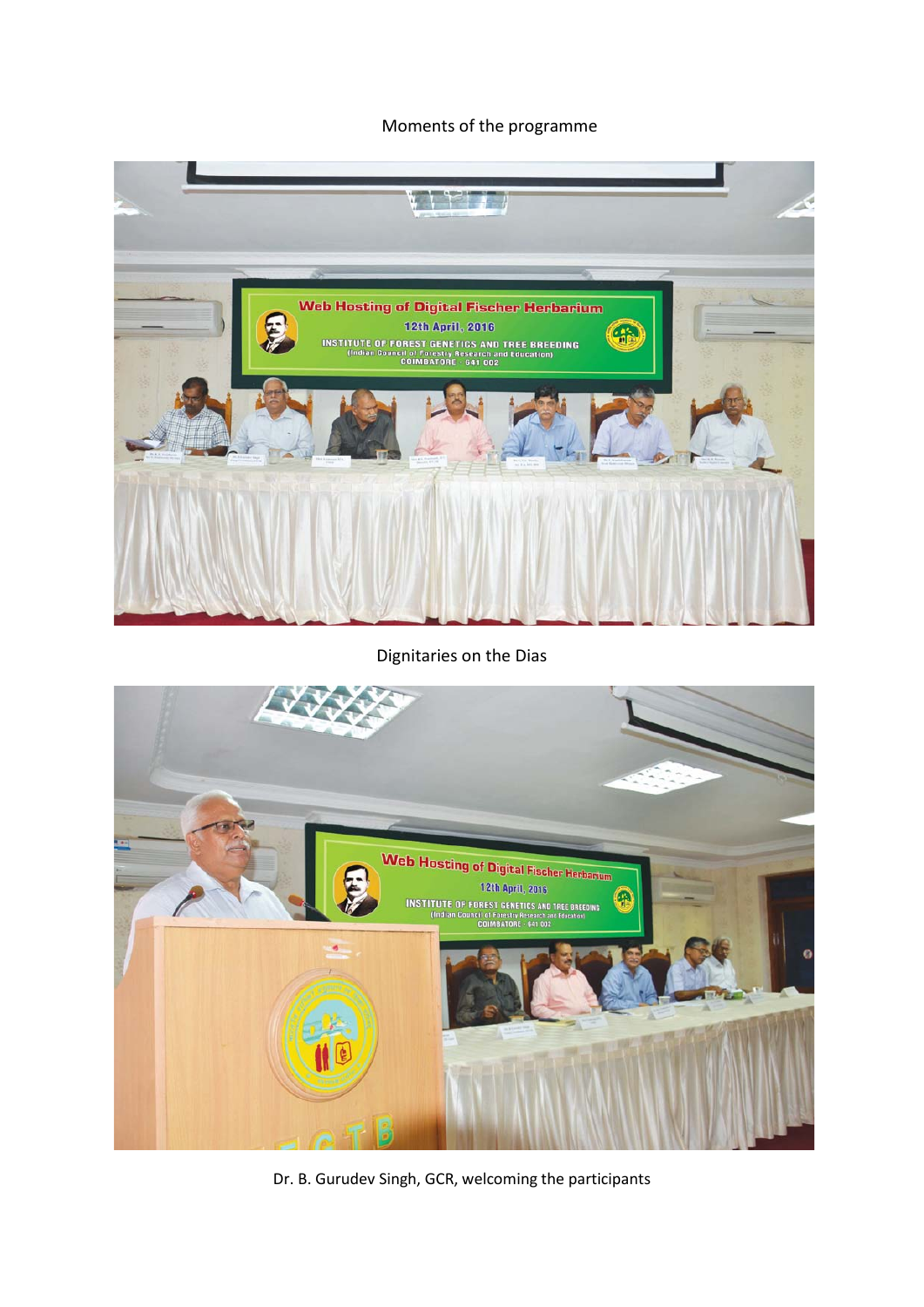

Dr. K.R.Sasidharan, Scientist E briefing about Fischer Herbarium



Felicitation by Dr. G.V.S. Murthy, HO, BSI Coimbatore.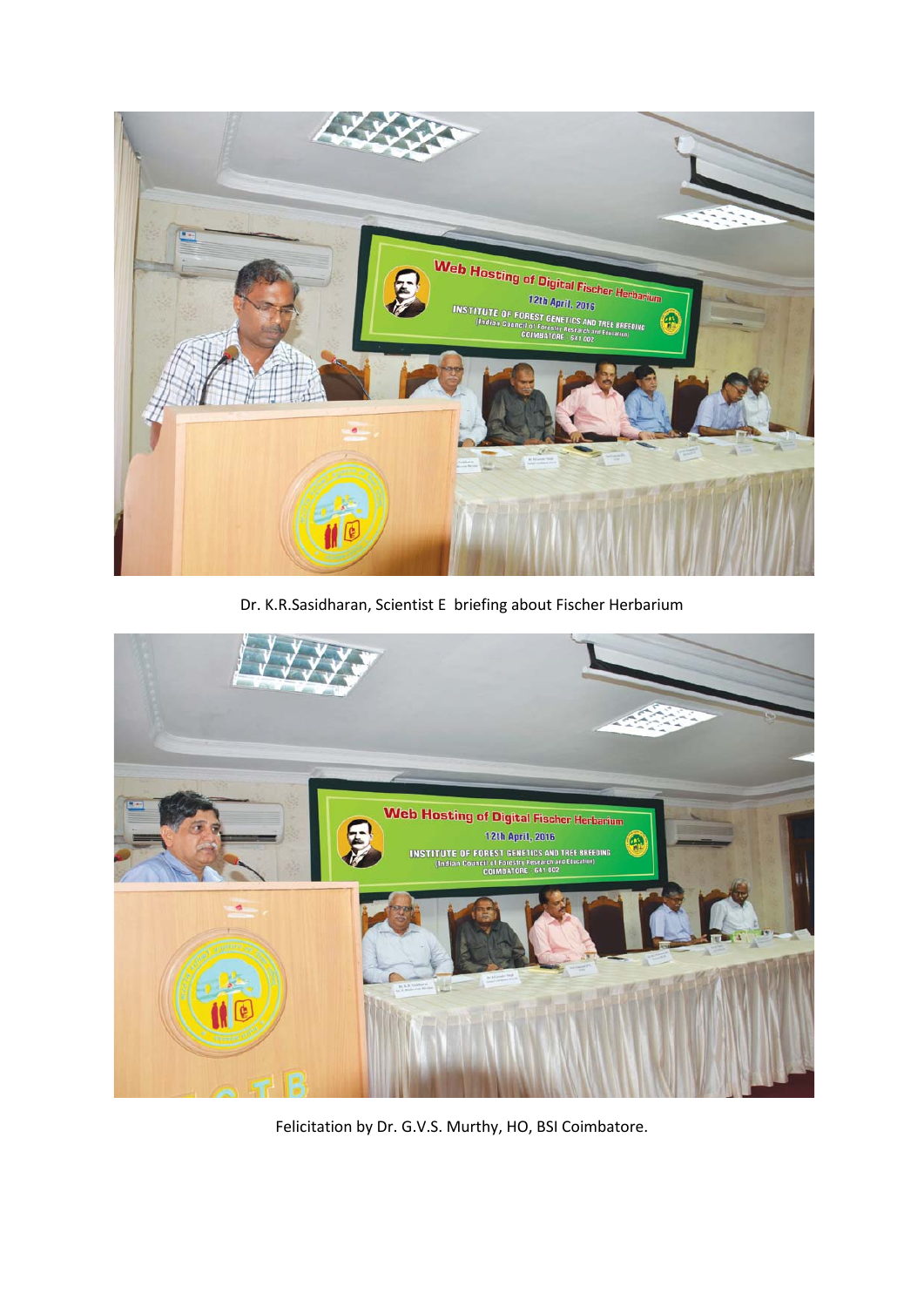

Felicitation by Shri. V. Ganeshan IFS, CF, TNFD



Shri. R.S. Prashanth, Director giving the presidential address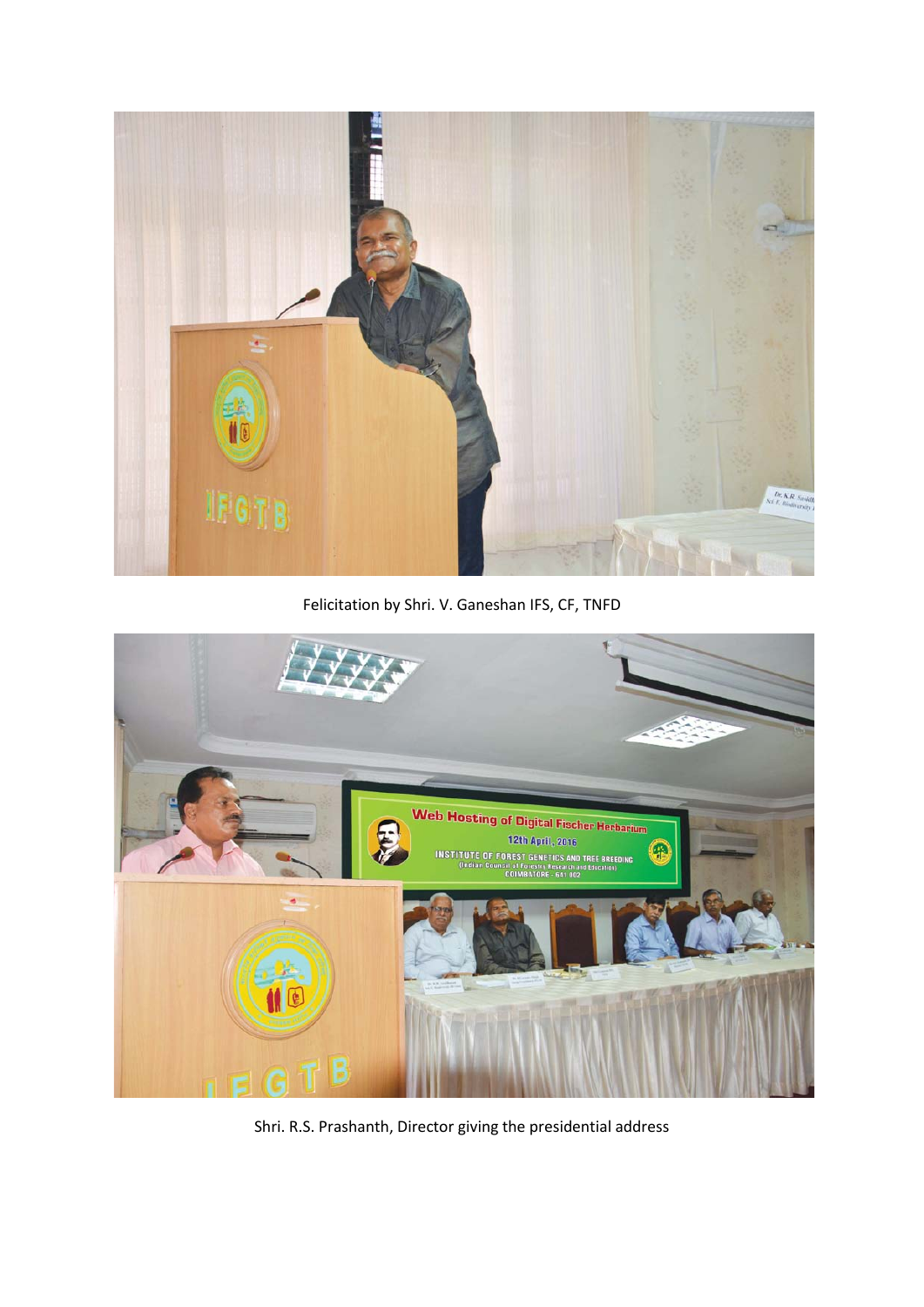

Shri. R.S. Prashanth, Director seeing the digital herbarium after hosting it in web site



Shri. K.H. Hussain, Consultant, demonstrating the digital herbarium in the web site